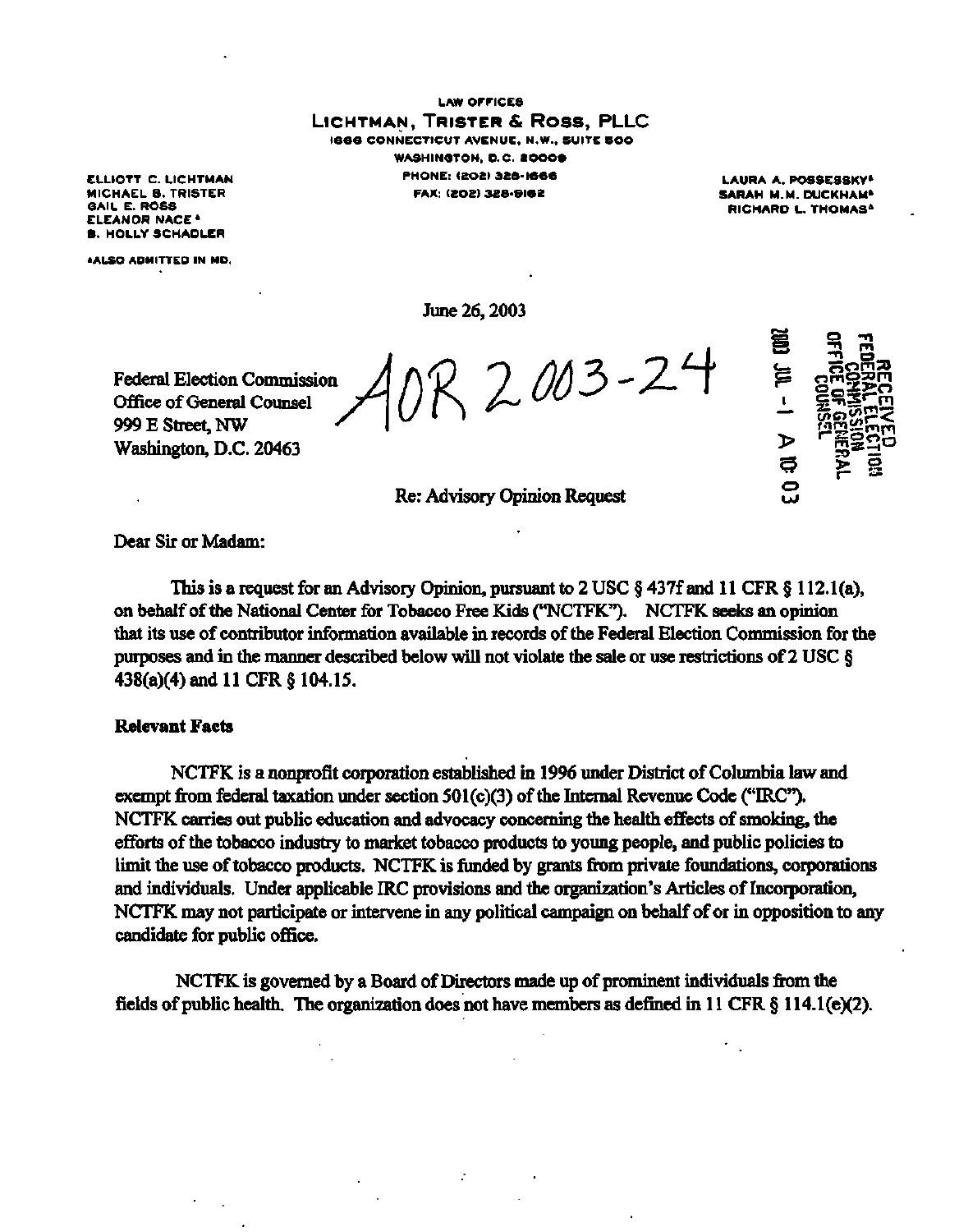**NCTFK frequently uses direct mail communications to educate members of the public concerning the health effects of smoking, the activities of the tobacco industry, and public policy issues of importance to controlling the use of tobacco. For reasons of efficiency and effectiveness, NCTFK prefers to send such communications to individuals who are politically active, since it believes that these individuals are most likely to respond to its messages by learning more about the issues and seeking to influence their outcome. Obtaining the names and addresses of contributors to federal candidates and political committees from FEC reports is an efficient way to identify politically active individuals and, therefore, NCTFK would like to use such names and addresses of contributors solely for the purpose of communicating with them about issues of concern to the organization.** 

 $\overline{\phantom{a}}$ 

**If approved by the Commission, NCTFK anticipates that each communication covered by this request will be sent to at least several thousand individuals. Each of the NCTFK communications will inform recipients about the health effects of smoking and provide information about the need for efforts to control the use of tobacco, such as higher state cigarette taxes, regulation of tobacco marketing by the Food and Drug Administration, and funding for smoking cessation and prevention programs. Examples of such communications sent by NCTFK in the past are included as Exhibits A and B. Some of NCTFK's communications will also include a call-to-action urging recipients to contact federal or state legislators and other public officials in support of specific tobacco-control initiatives. Others may reference the federal candidate to whom the recipient contributed and include a call-toaction urging recipients to contact this officeholder to express an opinion about the need to adopt effective controls on tobacco.** 

**None of NCTFK's communications sent to individuals obtained from the FEC lists will expressly advocate the election or defeat of any candidate for federal or state office, and none of the communications will consist of electioneering communications as defined in 2 USC § 434(f)(3). Furthermore, the communications will not be coordinated with any federal candidate or officeholder within the meaning of 11 CFR §§ 109.20 and .21. The timing of the communications will be determined by NCTFK solely on the basis of legislative and other non-election related factors and without regard to the timing of any future primary or general election.** 

**The NCTFK communications will identify NCTFK and, in some instances, one or more allied organizations, including public health groups and anti-tobacco organizations, as the sponsors of the communication. The communications sent to persons identified from FEC reports are not, however, intended to raise funds for NCTFK or any other organization, and the communications will not contain a solicitation for contributions to NCTFK or any other organization. Individuals who respond to the communications by returning a pre-addressed postcard will receive additional information about the health effects of tobacco and about tobacco control issues. The names of these individuals will also be added to a general list of persons wishing to receive similar information from NCTFK in the**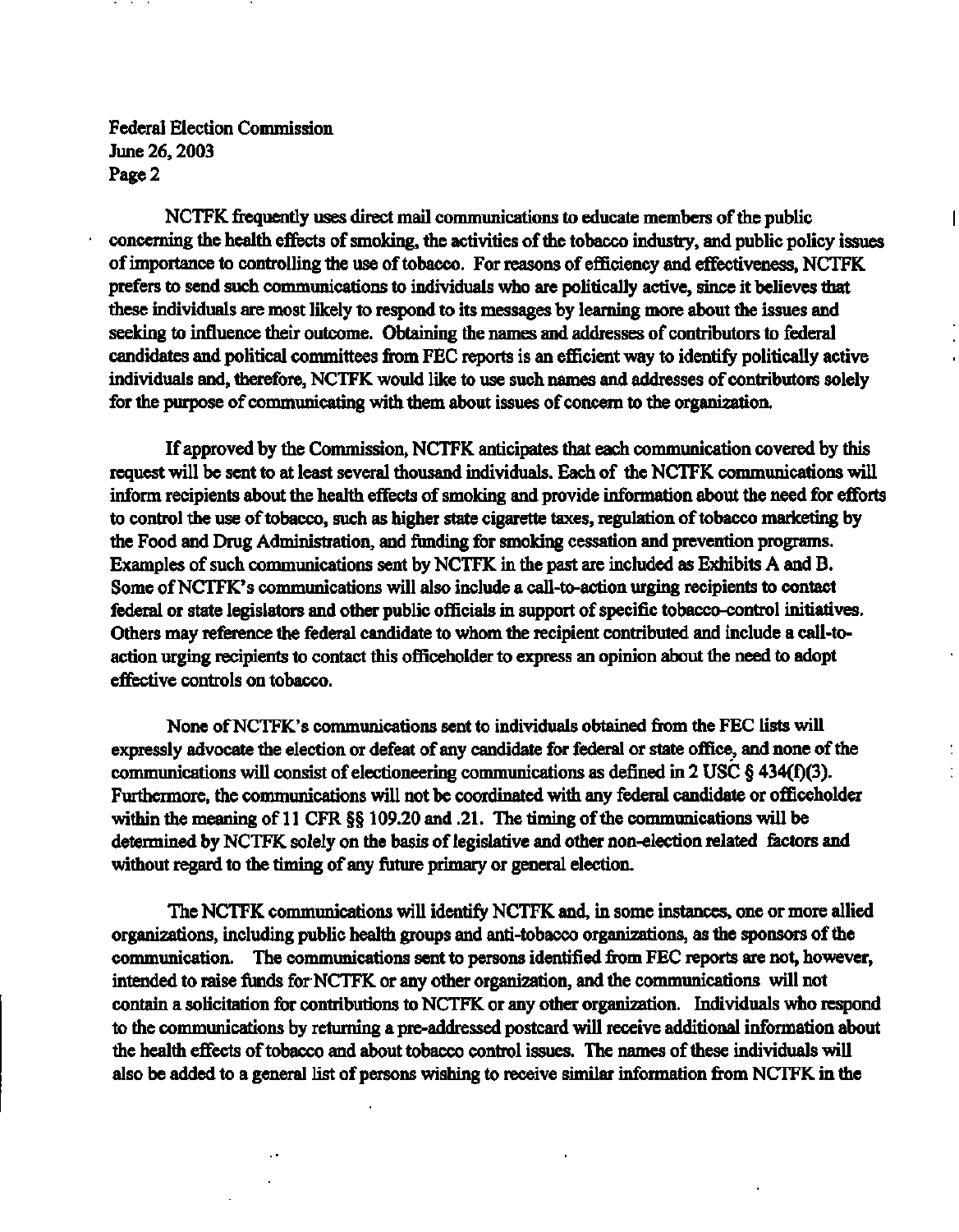future. The vast majority of individuals on these general lists will not be individuals who were first identified through the FEC reports. Future communications to this broader NCTFK list may include solicitations for contributions to NCTFK; no such solicitation, however, will be limited to or otherwise target individuals on the NCTFK lists who were first identified through the FEC reports.

The communications will also include the address of an NCTFK website such as [www.tobaccofreekids.org o](http://www.tobaccofreekids.org)r www.voicesagainsttobacco.org. Such websites may provide a means by which persons who choose may send messages to their elected representatives and others on various tobacco control issues. Persons who take such action will be added to a general NCTFK list of all persons who have taken action on NCTFK or NCTFK-linked websites and will receive periodic communications from NCTFK in the future regarding tobacco control issues. Some of these future communications may include solicitations for contributions to NCTFK; no such solicitation, however, will be limited to or otherwise target individuals on the NCTFK lists who were first identified through the FEC reports.

## **Questions Presented**

1. May NCTFK use information from FEC reports to communicate with contributors to candidate and other political committees, where such communications are limited to information about issues and policies and do not contain any form of call-to-action?

2. May NCTFK use information from FEC reports to communicate with contributors to candidate and other political committees, where such communications contain both information about issues and policies and a generic call-to-action urging recipients to contact federal officeholders and other public officials concerning the subject of the communication?

3. May NCTFK use information from FEC reports to communicate with contributors to candidate and other political committees, where such communications contain both information about issues and policies and a specific call-to-action urging recipients to contact a named federal officeholder to whom they previously contributed concerning the subject of the communication?

4. May any of the communications described in questions 1-3 include a pre-addressed postcard through which recipients of the communication may indicate their interest in receiving additional information from NCTFK, which would result, as described above, in respondents being put on a broader list of people that NCTFK periodically sends various educational and advocacy communications that could sometimes include a solicitation for donations?

5. May any of the communications described in questions 1-3 direct interested persons to NCTFK websites through which they may choose to send messages to their elected representatives or others regarding various tobacco control issues?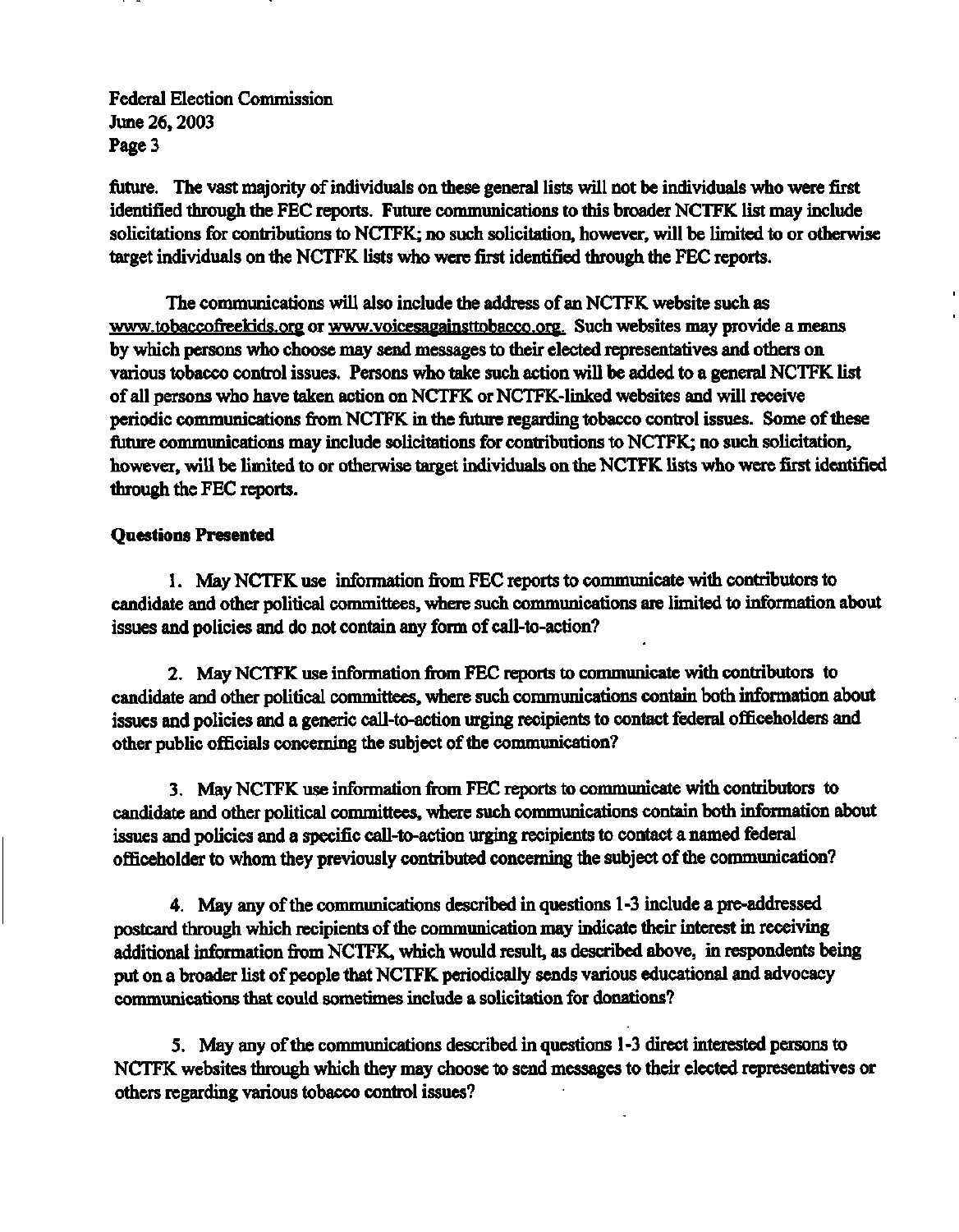**6. If the answer to question 5 is in the affirmative, may NCTFK include the names and contact information of those who take action through an NCTFK website on a broader NCTFK list of persons who will receive future communications from NCTFK which could include a solicitation for donations to NCTFK as described above?** 

**7. If the answers to question 4 or 6 is in the negative, may persons who return the postcards or take action on NCTFK websites be included in a general NCTFK list of persons who may be solicited for donations by NCTFK after a reasonable period, such as one (1) year?** 

## **Legal Analysis**

**2 USC § 438(a)(4) provides that reports and statements filed with the Commission shall be made available "for public inspection and copying" except that "any information copied from such reports or statements may not be sold or used by any person for the purpose of soliciting contributions or for commercial purposes."** 

**The Commission has implemented the sale or use prohibition in a regulation which states:** 

**Any information copied, or otherwise obtained, from any report or statement, or any copy, reproduction, or publication thereof, filed under the Act, shall not be sold or used by any person for the purpose of soliciting contributions or for any commercial purpose....** 

**11 CFR § 104.15(a). The regulation further states that "soliciting contributions" includes "soliciting any type of contribution or donation, such as political or charitable contributions." 11 CFR § 104.15(b).** 

**In construing these provisions, the Commission has permitted the use of individual contributor information derived from Commission reports in circumstances not related to solicitation of contributions from such persons or commercial use of such names. For example, in Advisory Opinion 1984-2, the Commission considered the use by a candidate of reports filed by an unauthorized political committee to write letters to contributors to that committee. The Commission stated that informing such contributors that the committee is not the candidate's authorized committee and suggesting that the contributors seek refunds were not prohibited uses of contributor information. The candidate could not, however, suggest that contributions be made to his authorized committee. Similarly, in Advisory Opinion 1981-5, the Commission approved the use by a candidate of an opponent's reports of contributors to send letters to those contributors correcting allegedly defamatory statements made by the opponent during the campaign.**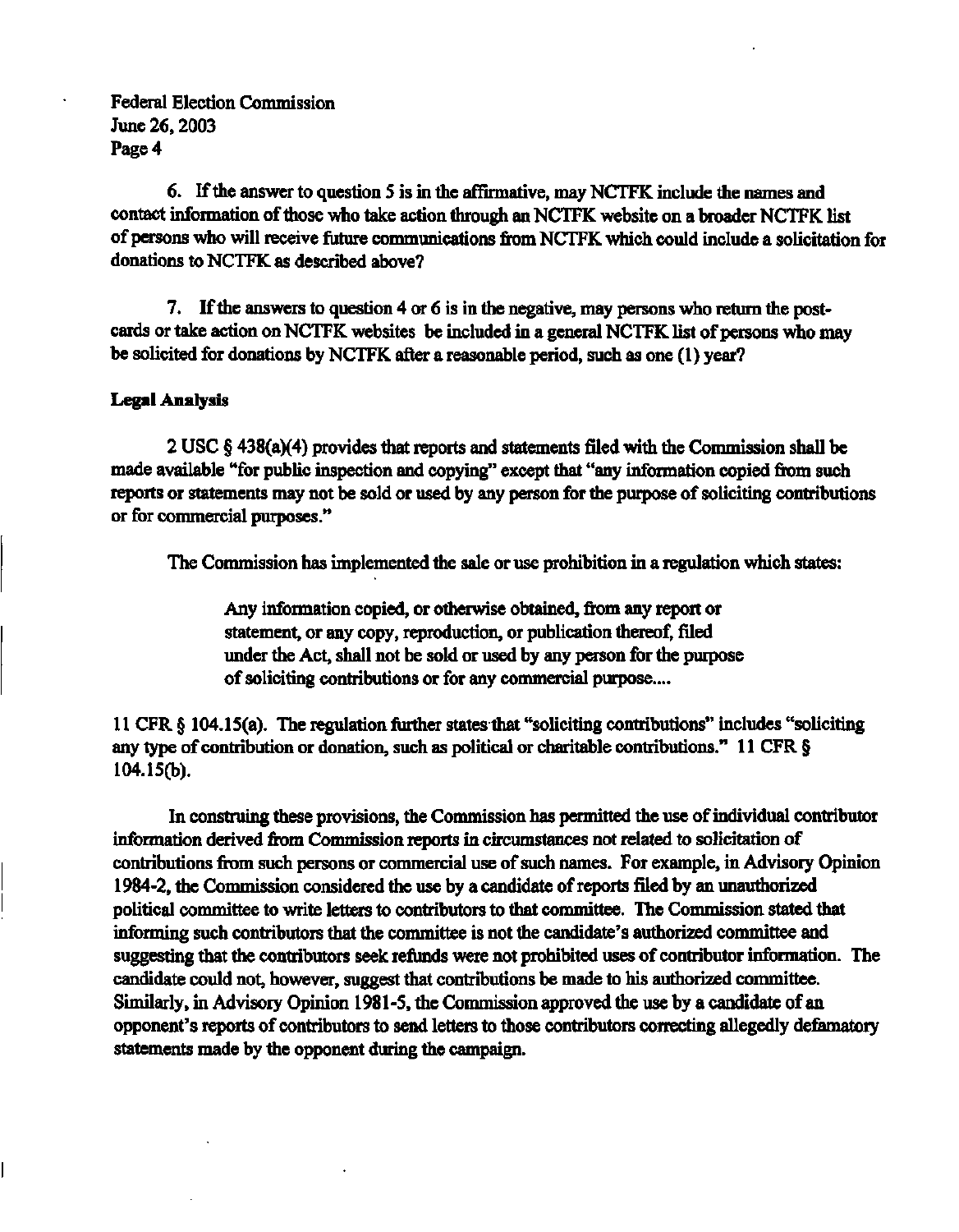**In this case, TFK's communications to the contributors identified from FEC records will not solicit contributions to TFK or any other entity. Furthermore, the names and addresses of contributors will not be used for any "commercial purpose" but will be restricted to charitable, educational and social welfare purposes as permitted under the Internal Revenue Code. The Commission's prior precedents make clear that the use of contributor information for political purposes does not constitute a use for commercial purposes; it follows that the use of contributor information for charitable, educational and similar purposes is not a commercial use prohibited by the statute. Accordingly, each of the questions presented should be answered in the affirmative.** 

**Respectfully submitted,** 

**Michael B. Trister** 

**Enclosures** 

i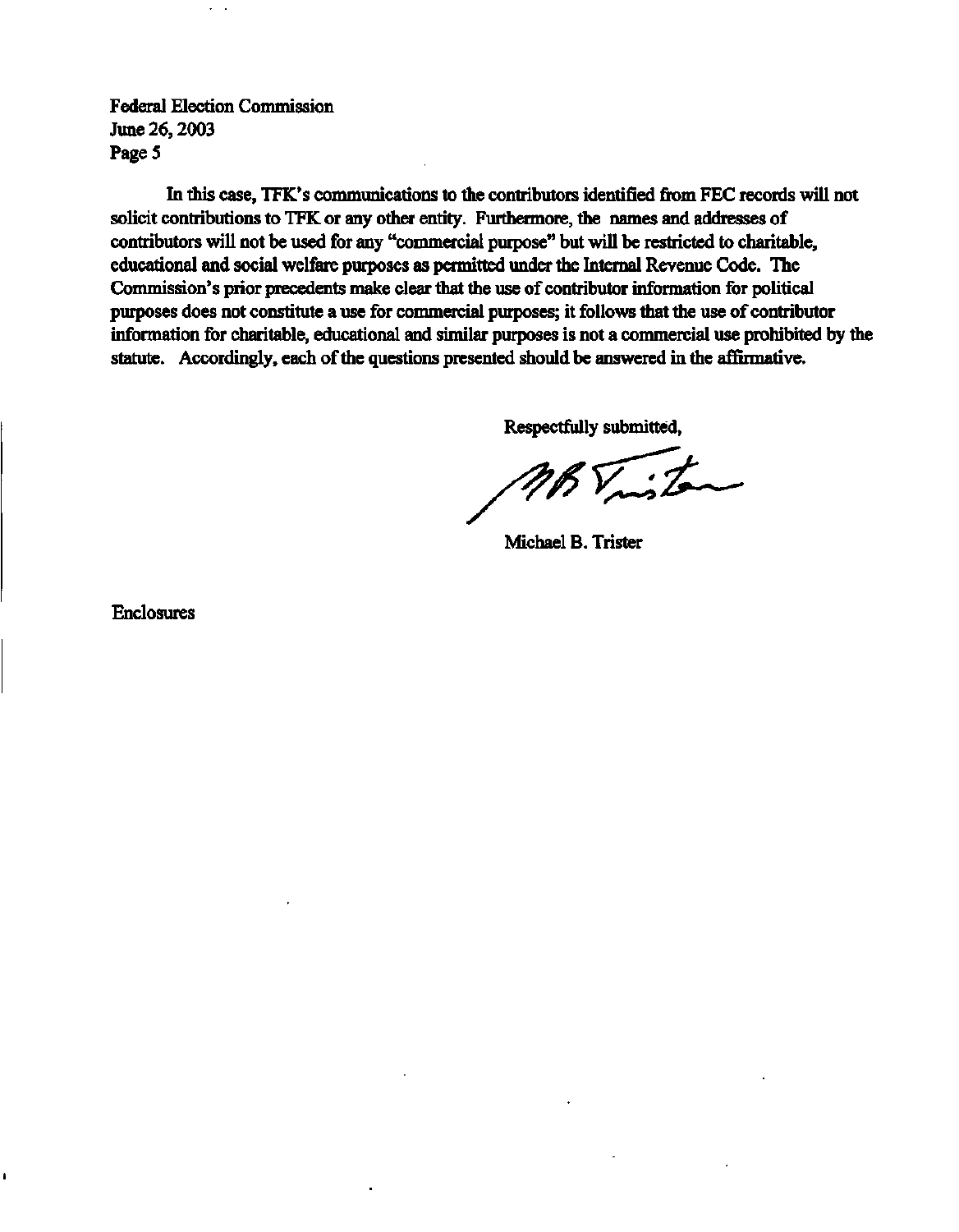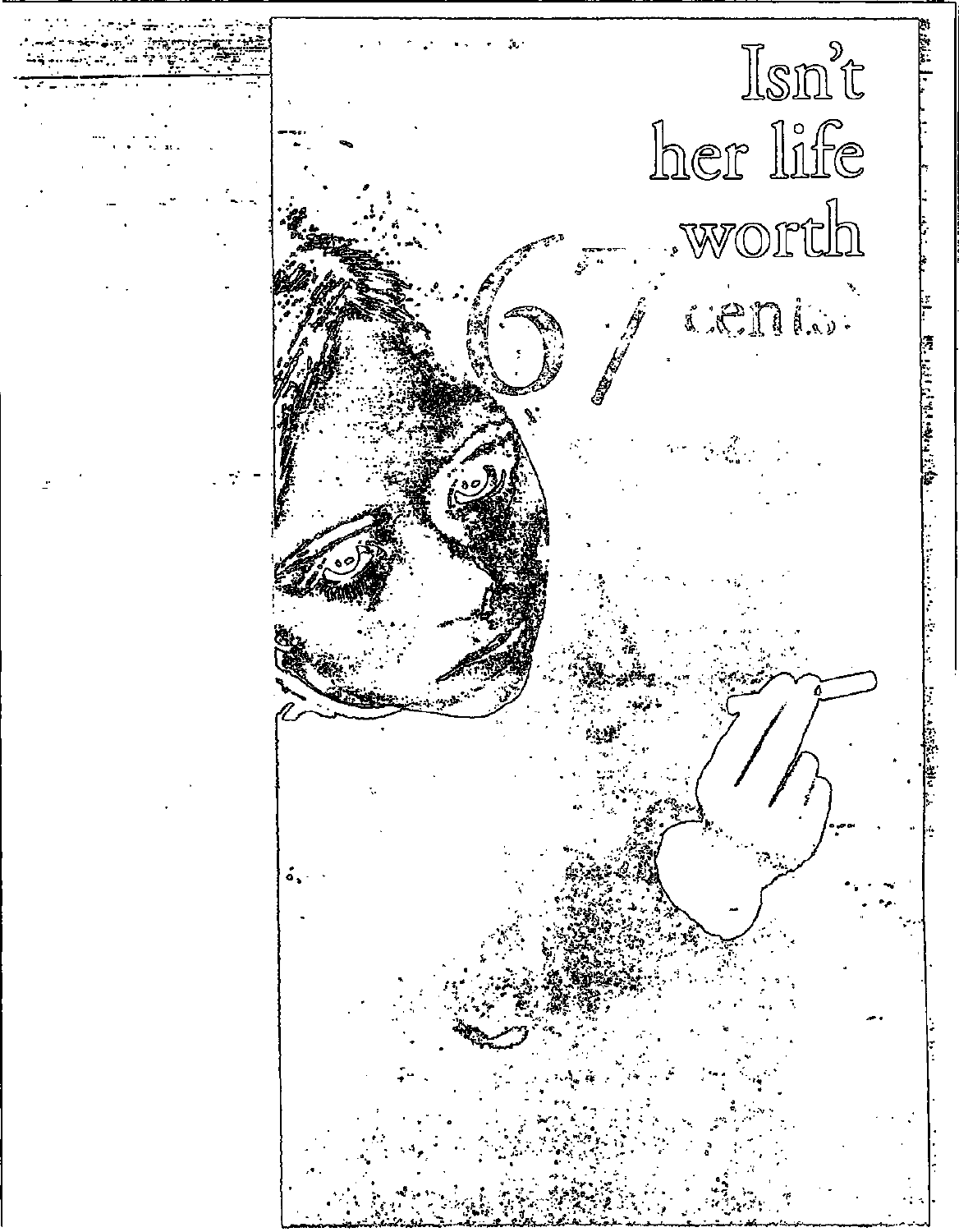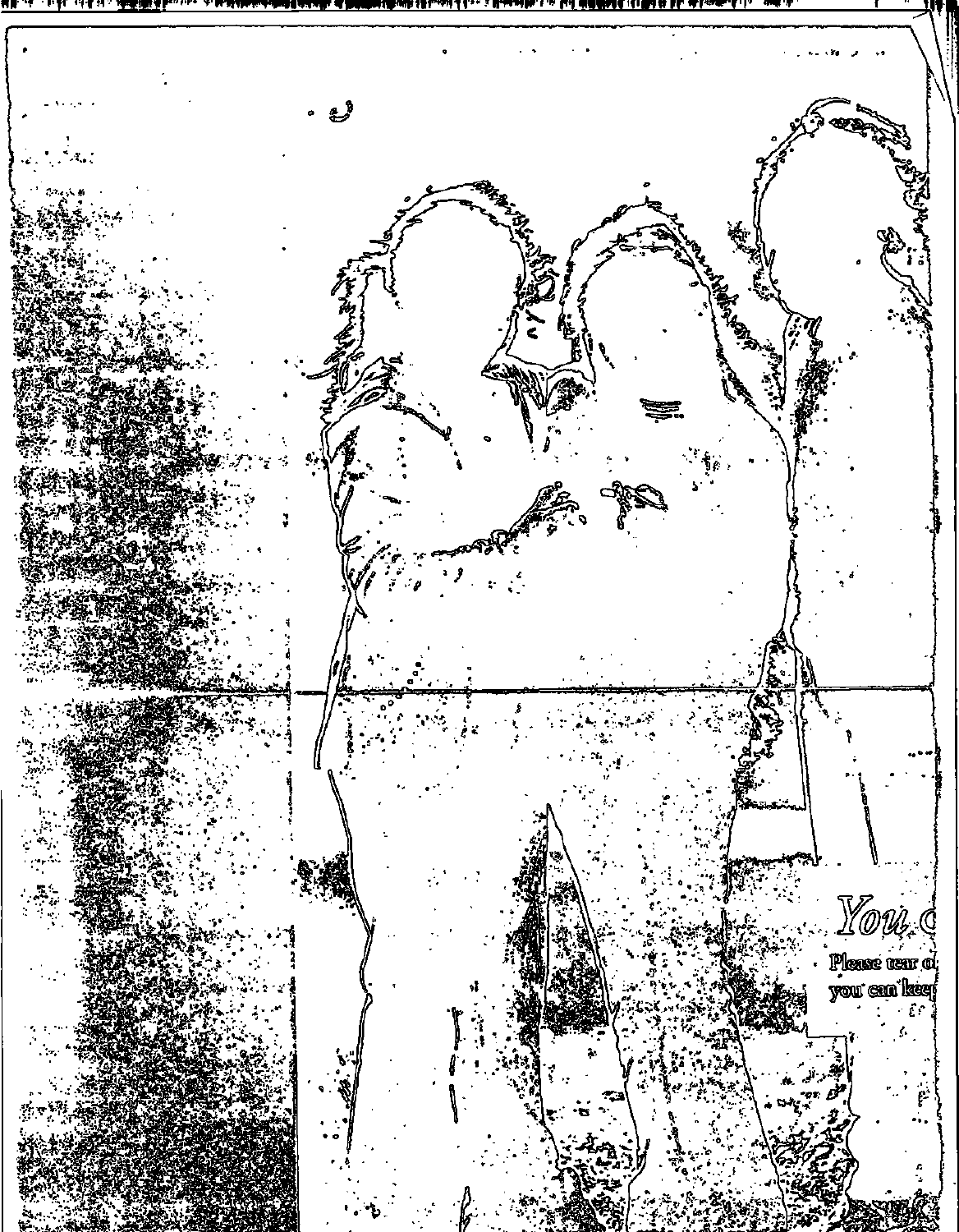# **T X . •. -• -** *m^'nc^^v^saRimffyitsfrl'i&t*  **Kaising tne cigarette tax will help solve our budget problems and save thousands of lives.**

At a time when our state's budget deficit is at a record high, **raising the cigarette tax will keep our children from falling behind. A cigarette tax could raise enough money to fund important programs from tobacco prevention to healthcare and education.** 

**Increasing our cigarette tax is** also a proven **way to prevent thousands of kids from smoking and** save lives. **For every three kids prevented from smoking,** one **smoking-caused death is prevented.** 

**(Reducing Tobacco Use: A Report of the Surgeon General. 2000: CDC. MMWR, November 1996.)** 

# **Don't you think our kids are worth** it?

# an help save lives!

and send in the attached card'for more information ,on how cigarettes away from kids and save thousantls of lives as

> *Please visit us on the web at:*  www. SaveAmericasKids. org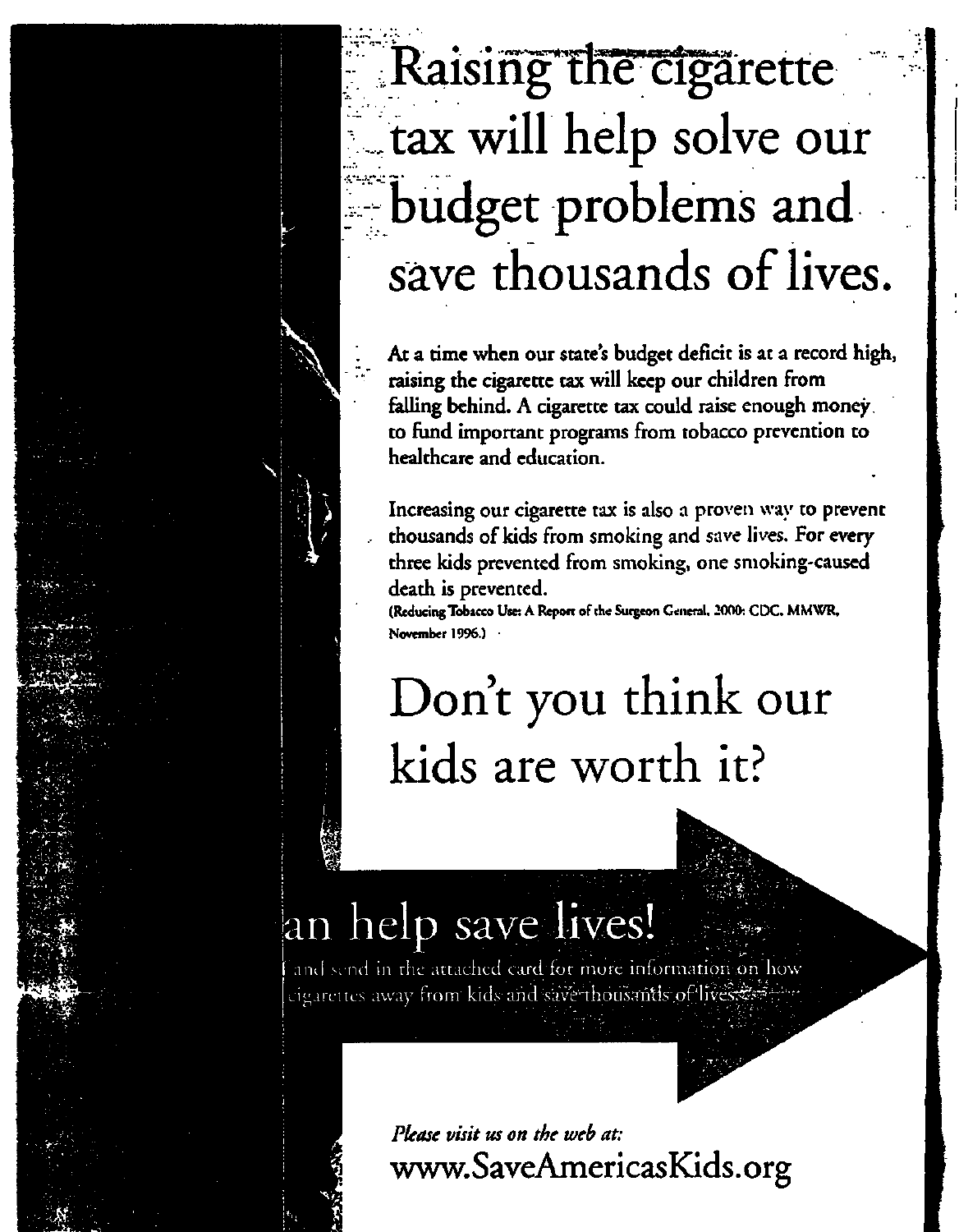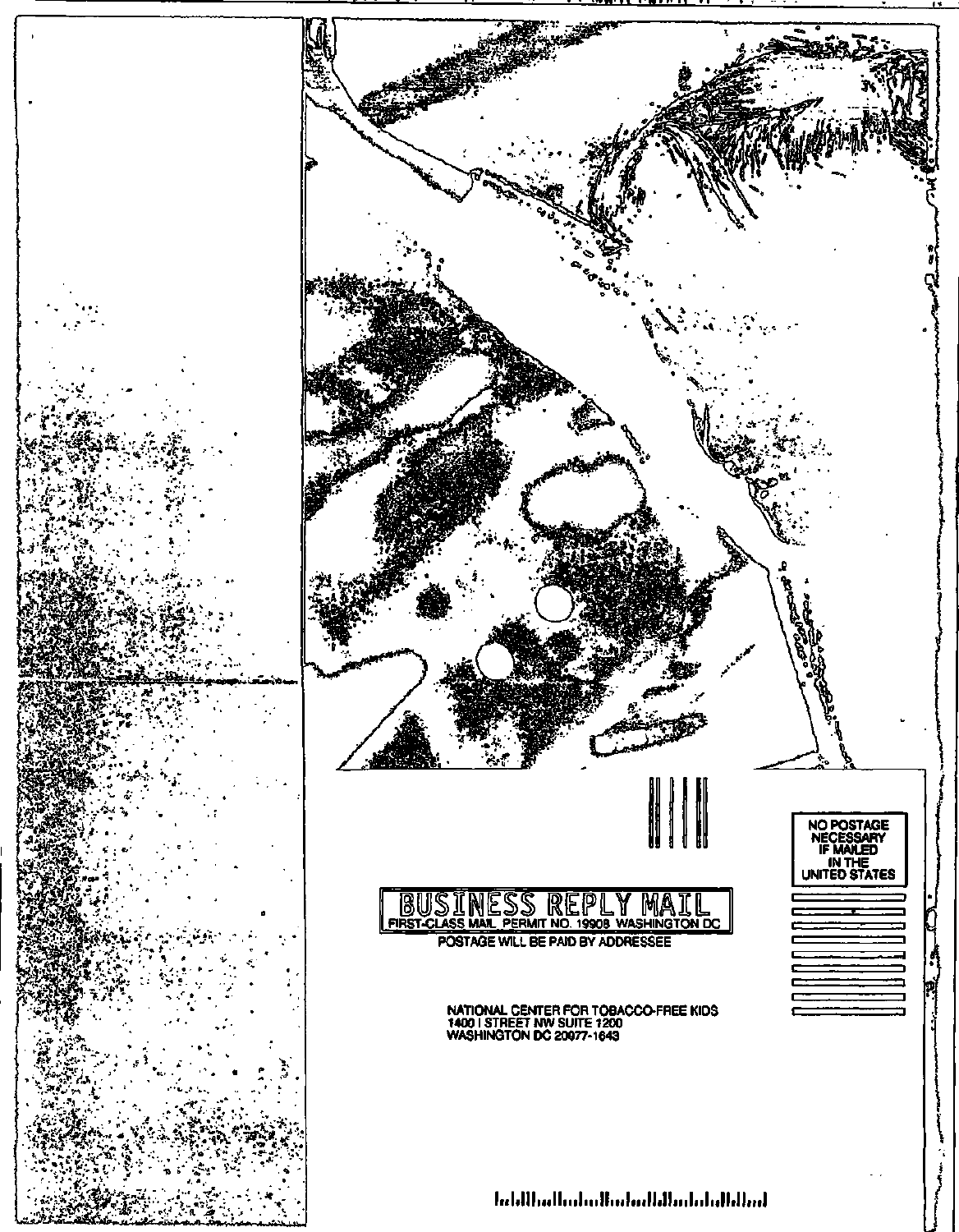# 67 cents **Constitution of the Constitution of the Constitution** children

<u>2000 bids .</u> . 1 in 3 will die premovedy from it.

**Obels Stand Their Appen of About the Library Product** LINGS IN THE COMMITTE, AND CONTROL PRO **MILL AND CONTRACTOR** 

oùd de Seannaithea Agricultus de ce de Barthagain

# YES! I want to save lives!

I want to learn more about how I can help save lives by stopping kids from smoking before they start.

**Buret' Greaters** 

enhans an **SOUTH THE** 

ell

## Name:

What is the most convenient way to reach you?

Phone:

E-Mail:

 $\overline{...}$  Address:

SNI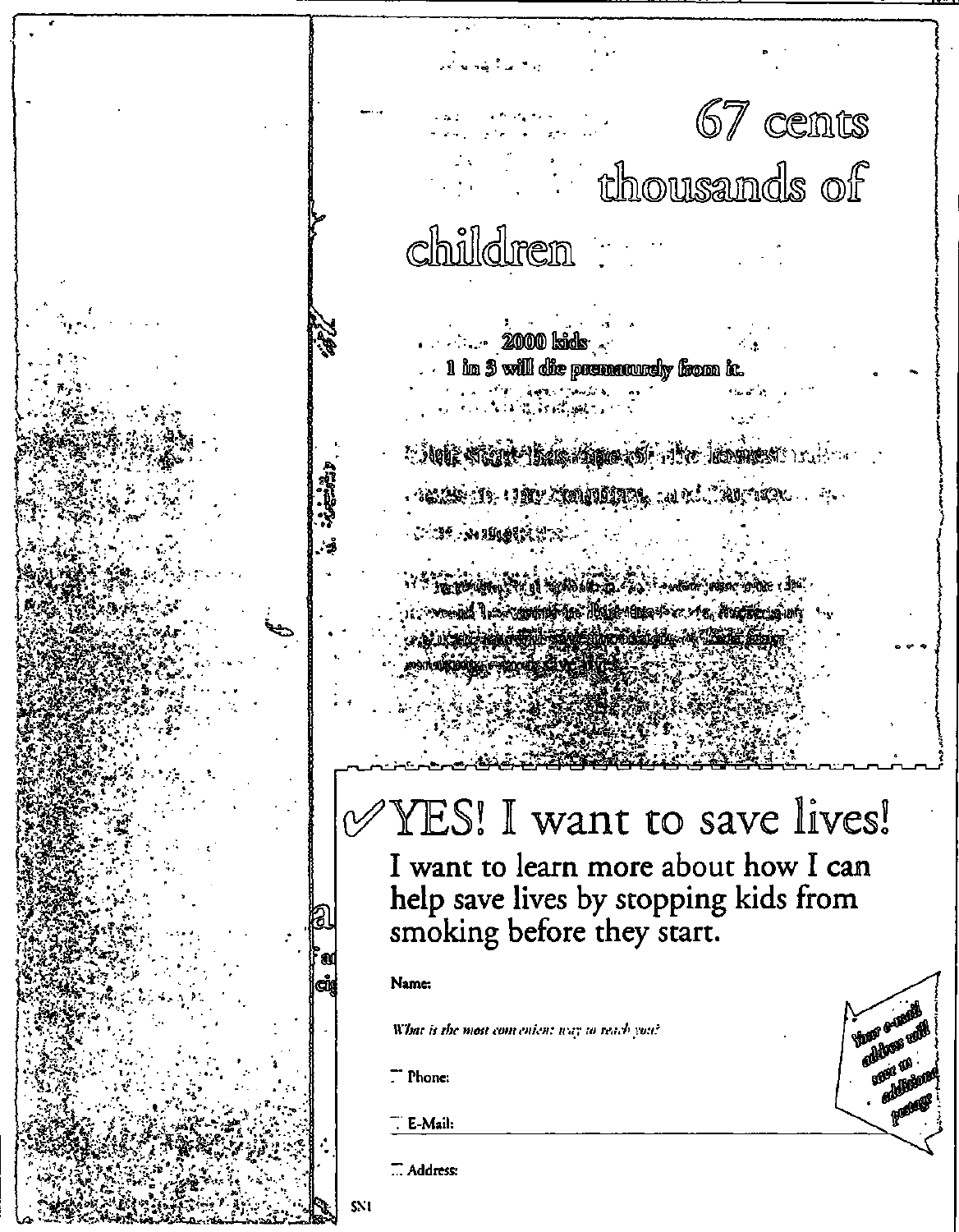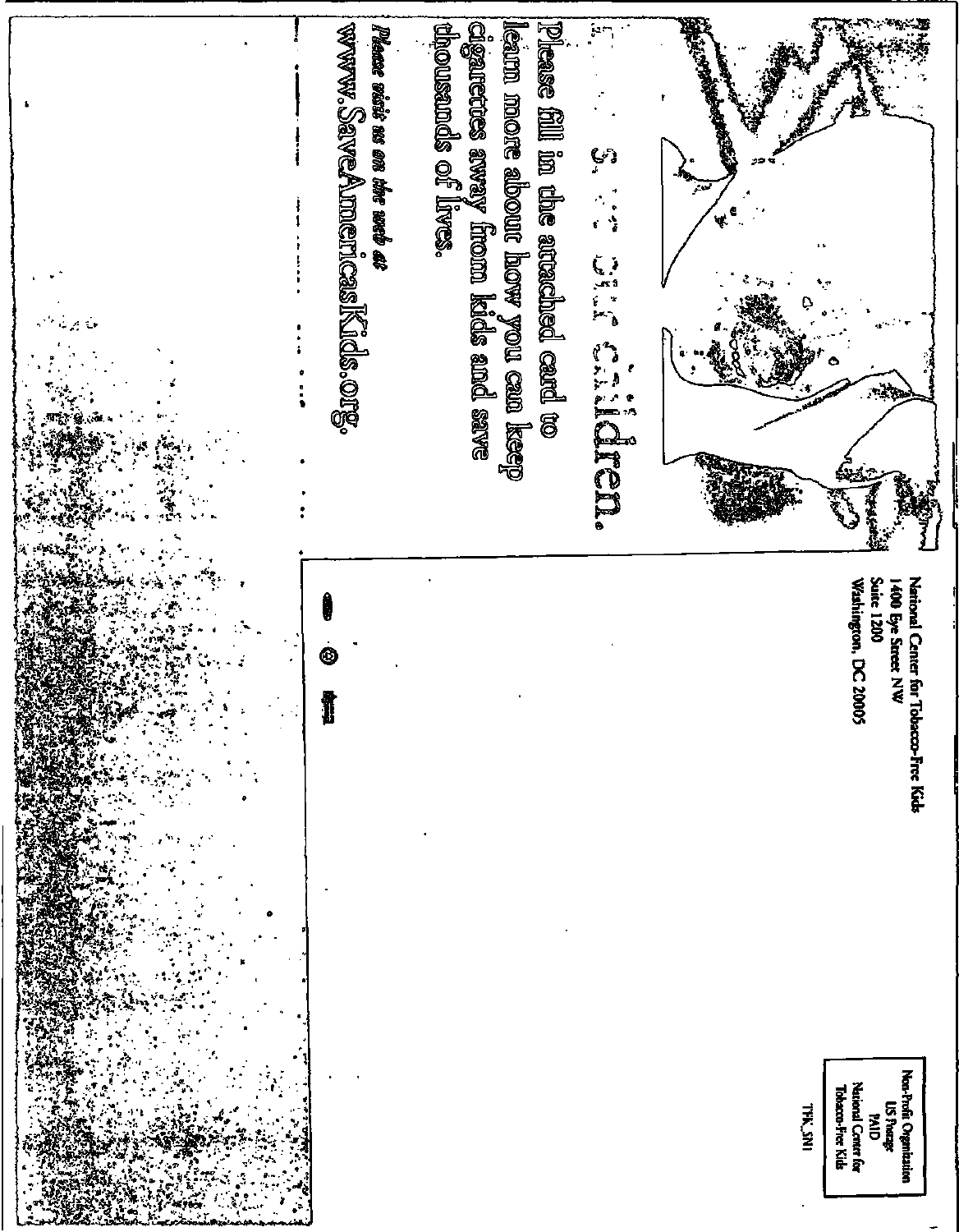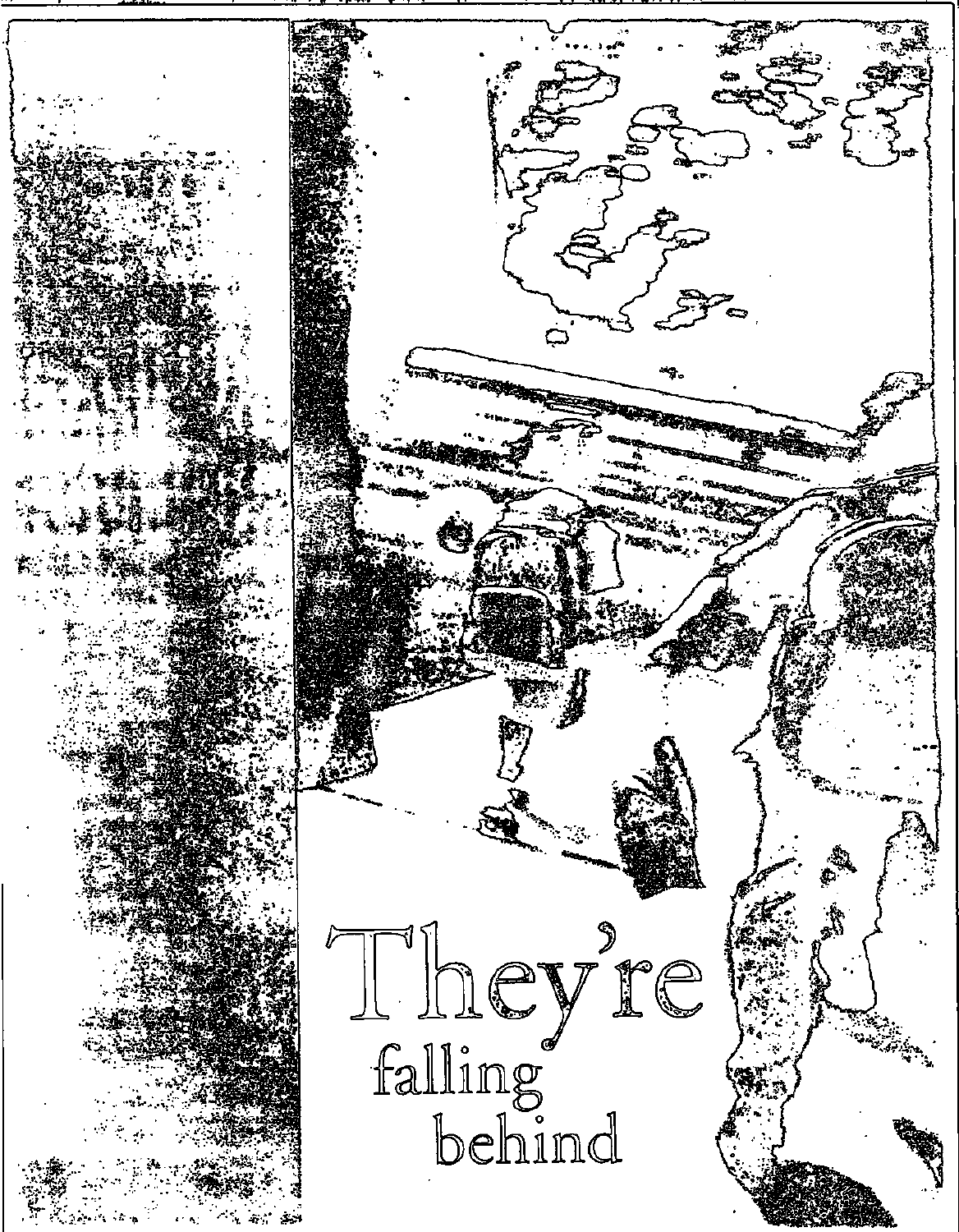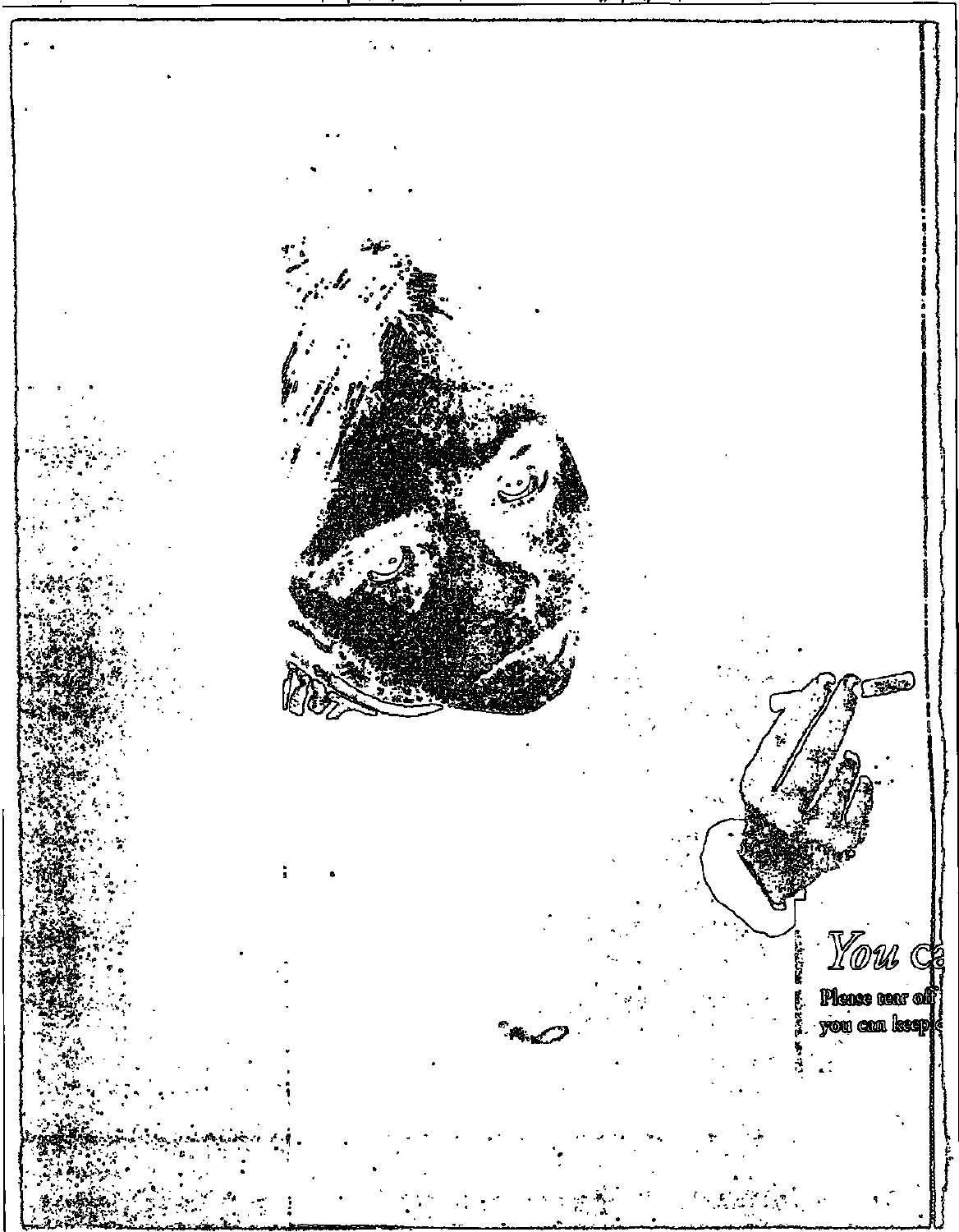## $\mathbb{R}^2 \times \mathbb{R}$ .<br>No p WJ problems and save thouse

At a time when our state budget deficit is at a record high, raising the cigarette tax will keep our children from falling behind.

Increasing the cigarette tax will keep thousands of kids from ever trying cigarettes - saving thousands of lives.

Increasing the cigarette tax is a proven way to help keep our kids from smoking and raise millions for the programs they need - from tobacco prevention to healthcare and education.

(U.S. Department of Health and Human Services (HHS). Reducing Tobacco Use: A Report of the Surgeon General, 2000.)

Don't you think our kids are worth it?

help save in amd send in the accordned cardinal or in organization con-concigarences away from kids and

> Please visit us on the web at: www.SaveAmericasKids.org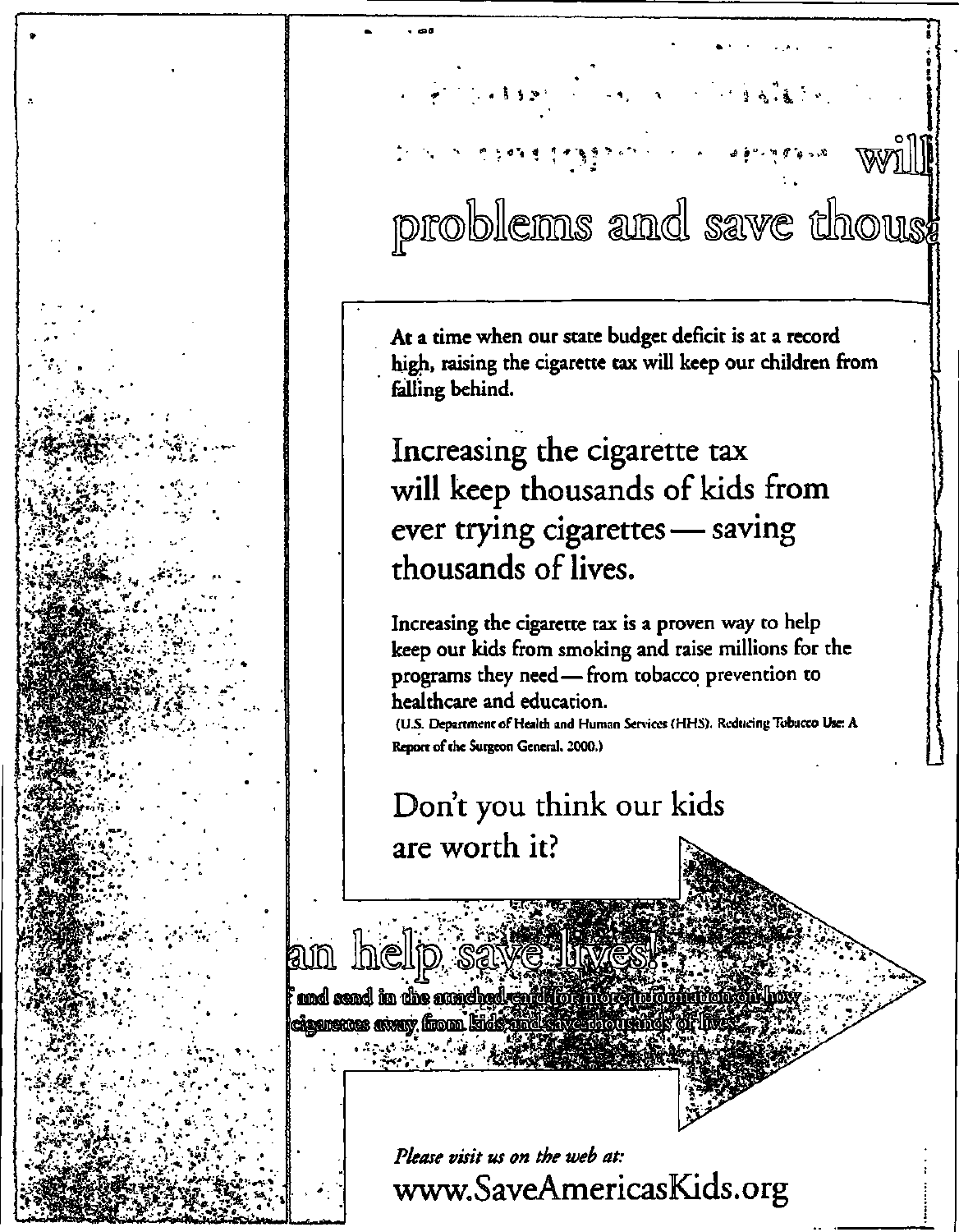# will help solve our budget and save thousands of lives.

**mdget deficit is at a record cax will keep our children from** 

garette tax ids of kids from  $z$ ttes — saving s.

**^ is a proven way to help ig and raise millions for the TI tobacco prevention to** 

**n Services (HHS), Reducing Tobacco Use: A** 



## our kids







NATIONAL CENTER FOR TOBACCO-FREE KIDS 1400 I STREET NW SUITE 1200 WASHINGTON DC 20077-1643

**NO POSTAGE NECESSARY**  IF **MAILED IN THE**  UNITED STATES

[icasKids.org](http://icasKids.org) 

bahlladhahalladadhihabahdhihat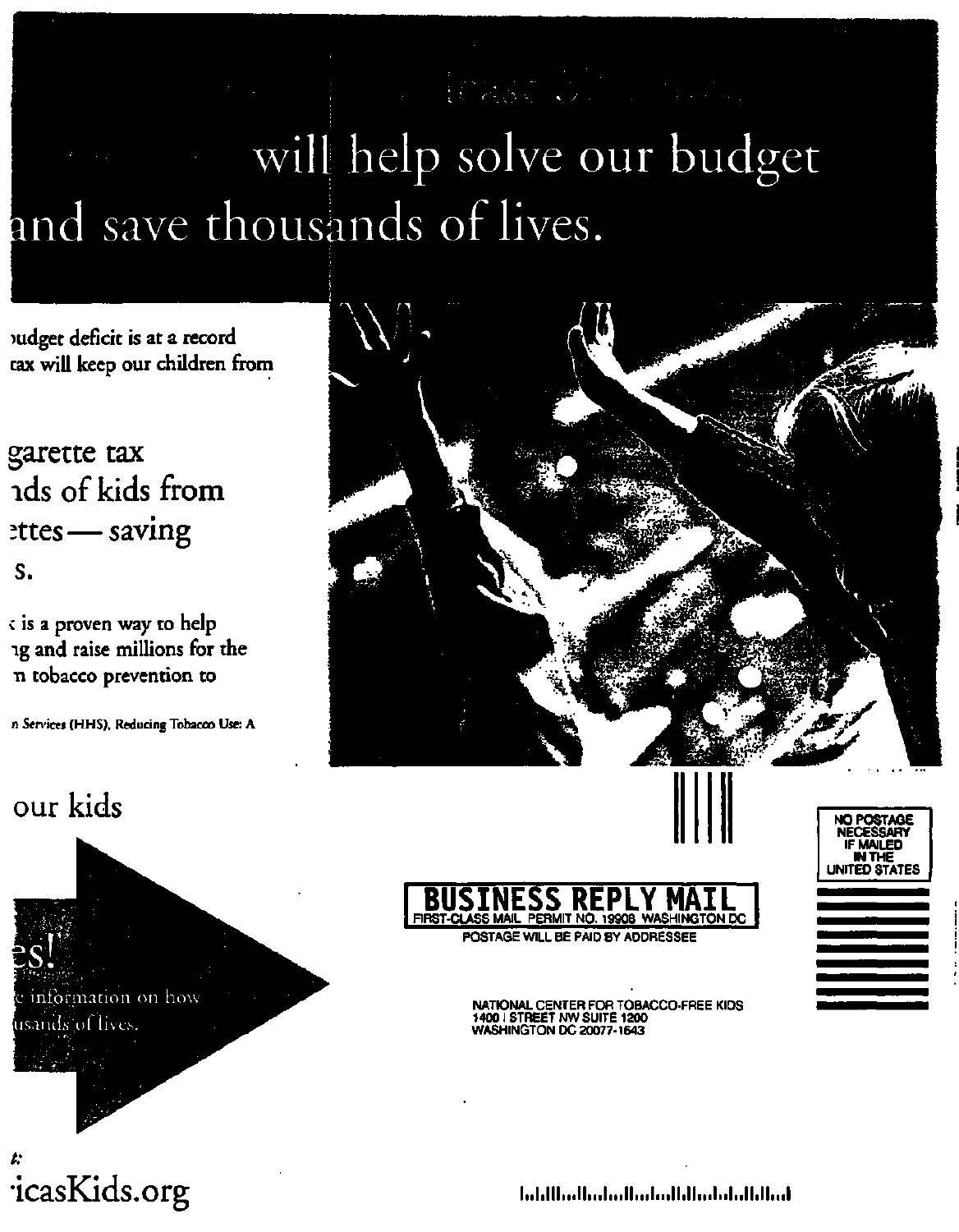## Our state has one of the lowest cigarette taxes in the country, and far too manyteen smokers.

**[\(www.tobaccofreekids.org/reports/prices:](http://www.tobaccofreekids.org/reports/prices) CDC, Youth Tobacco Sun-eillance survey and Youth Risk BehavioralSurveillance survey. State-specific tobacco use surveys.)** 

**1 in 3 kids who get hooked on tobacco will die prematurely from it. With thousands of our kids becoming smokers every year, the numbers add up fast.** 

**(CDC. "Projected Smoking-Related Deaths Among Youth-United States." MMWR. November 8. 1996.)** 

**We can do something about it by increasing our cigarette tax to at least** *67* **cents - the national average. But while other states raise prices and reduce teen smoking rates, we're falling behind.** 

# $\checkmark$  YES! I want to save lives!

>••• •

I want to learn more about how I can help save lives by stopping kids from smoking before they start.

> Your Sugar out 11 (110)  $\frac{d^{11/2}}{dt^{1/2}}$  115  $\frac{d^{10}}{dt^{10}}$

### **Name:**

*What is the most convenient way to read'you':* 

**Z Phone:** 

E-Mail:

 $\mathbb Z$  Address: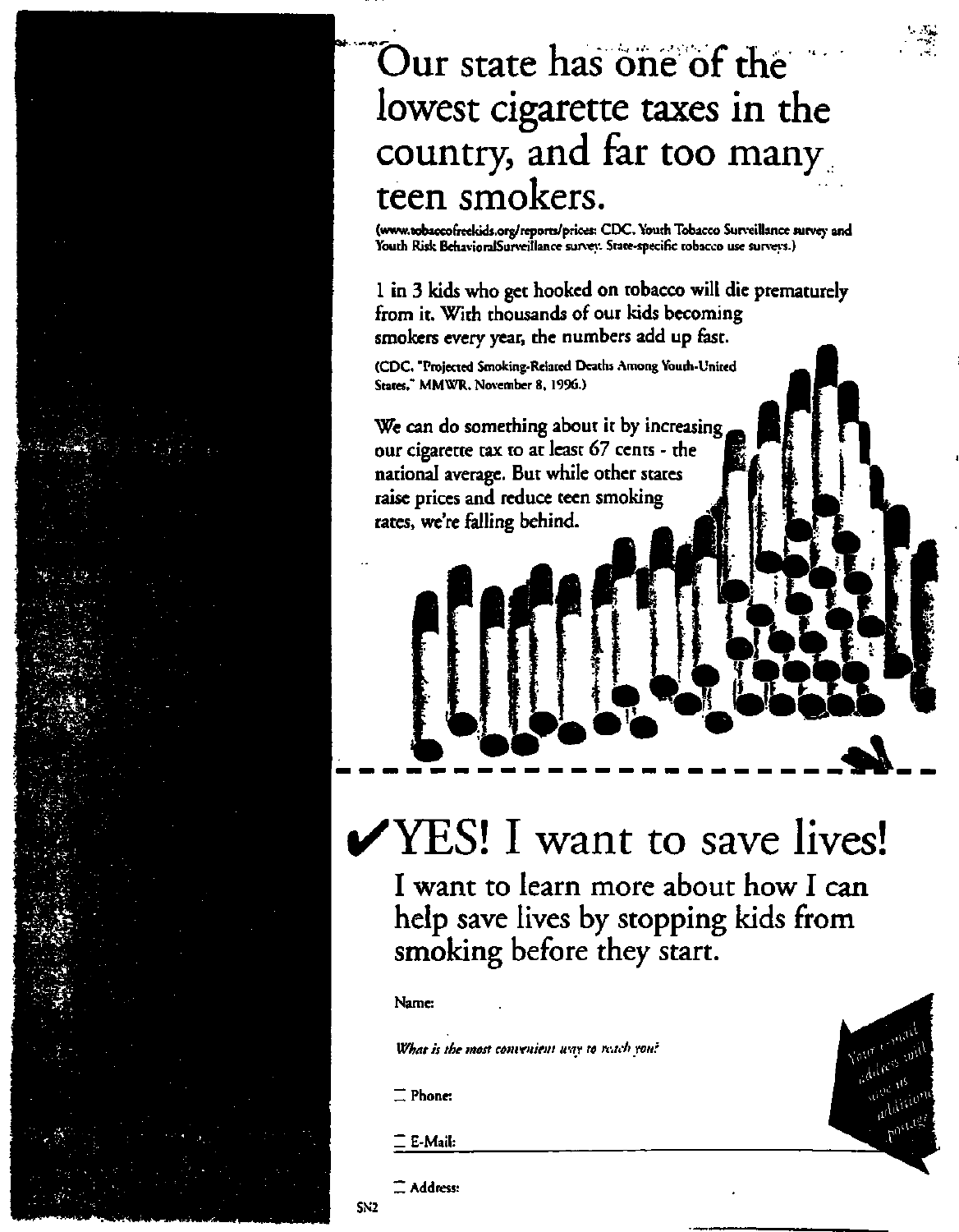

National Center for Tobacco-Free Kids 1400 Eye Street NW **Suire 1200** Washington, DC 20005

Non-Profit Organization **US** Postage **PAID** National Center for Tobacco-Free Kids

TFK\_SN2

## Seas : help our children.

Piease fill in the attached card to learn | more about how you can keep cigarettes<br>| away from kids and save thousands of lives.

Please siste su an che sueb ar<br>www.SaveAnnericasKids.org.

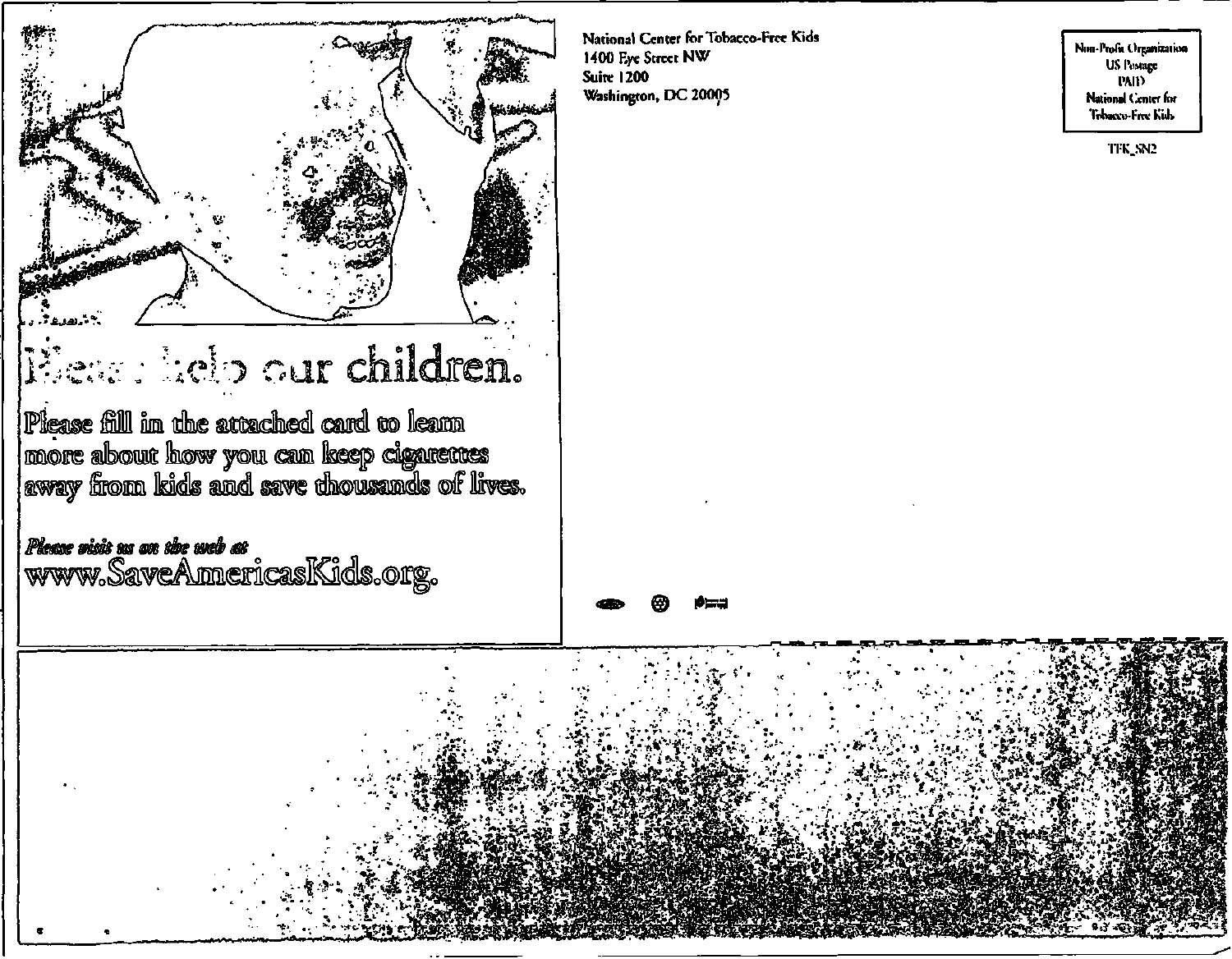

## **FEDERAL ELECTION COMMISSION**

**Washington, DC 20463** 

**July 10,2003** 

**Michael B. Trister, Esq. Lichtman, Trister & Ross 1666 Connecticut Avenure, N.W. Suite 500 Washington, D.C. 20009** 

**Dear Mr. Trister:** 

**This refers to your letter dated June 26,2003, on behalf of the National Center for Tobacco Free Kids ('TOCTFK"), concerning the application of the Federal Election Campaign Act of 1971, as amended ("the Act"), and Commission regulations to NCTFK's proposed use of contributor names obtained from political committee disclosure reports filed with the Commission.** 

**You state that NCTFK is an incorporated 501(c)(3) organization that engages in public education and advocacy concerning the effects of smoking and public policy concerning the use of tobacco products, through the use of direct mail communications. It is funded by grants from private foundations, corporations, and individuals. You assert that it does not participate or intervene in any political campaign on behalf of, or in opposition to, any political candidate.** 

**NCTFK prefers to send its direct mail communications to individuals who are politically active, since they are the most likely to respond to the messages by learning more about the issues and seeking to influence their outcome. You state that NCTFK would like to obtain the names of such individuals by using the contributor names in political committee reports filed with the Commission. You state that the communications sent to these individuals are not intended to raise funds from them, and will not contain a solicitation. Individuals will be able to respond to the communications by returning a pre-addressed postcard, and then they will receive additional information about tobacco issues. The names of those responding will be added to a general list of persons wishing to receive similar information in the future. The vast majority of the persons on "these general lists" will be those first identified through Commission reports. Future communications to individuals on these lists, however, will solicit donations to NCTFK.**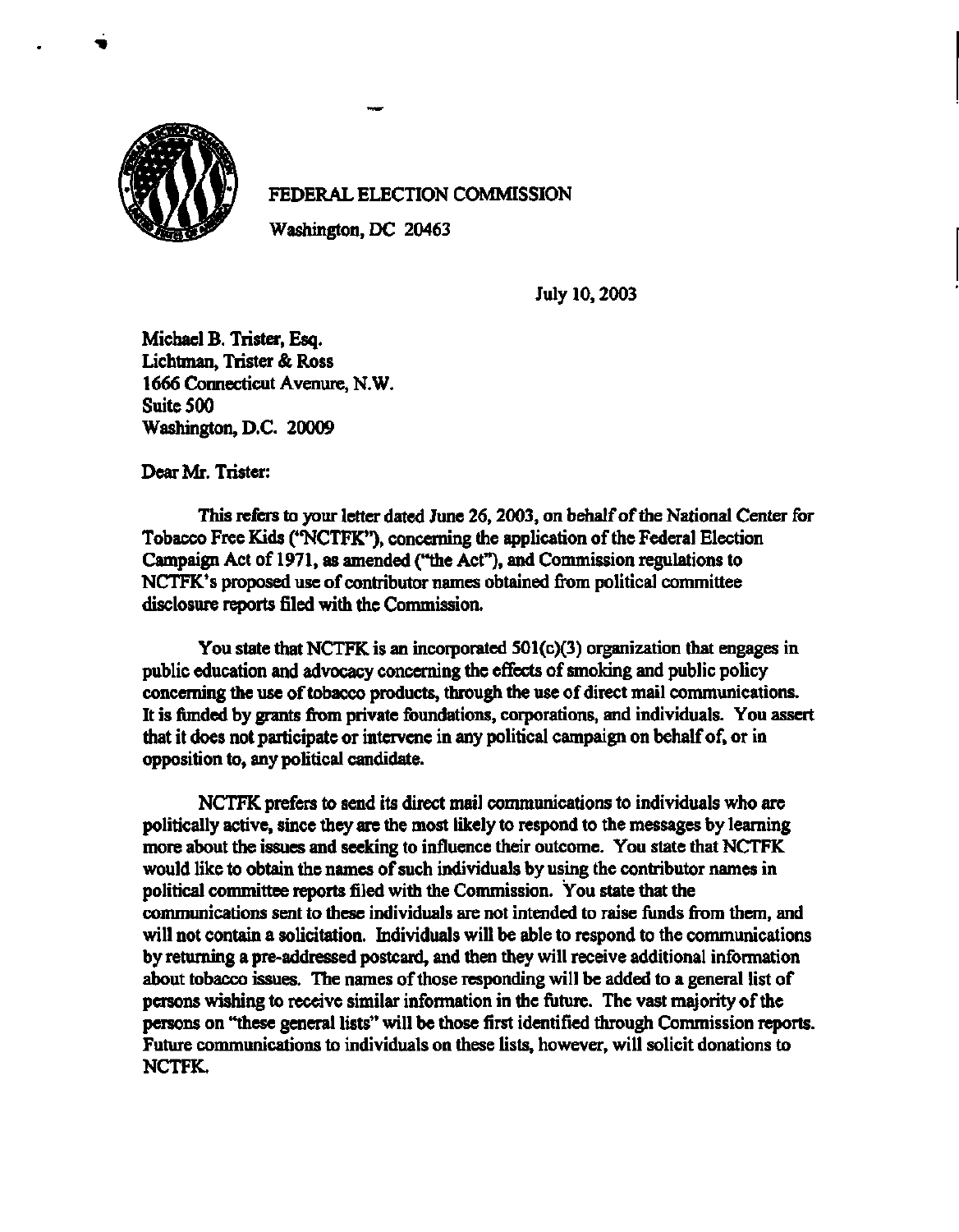**Letter to Michael B. Trister Page 2** 

**4** 

**You ask a series of questions about whether NCTFK may make communications to the individuals whose names were obtained from the list. These questions include variations as to the actions requested in the communications and whether the individuals will be solicited in the future.** 

**The Act authorizes the Commission to issue an advisory opinion request in response to a "complete written request" from any person about a specific transaction or activity by the requesting person. 2 U.S.C. §437f(a). Such a request "shall include a complete description of all facts relevant to the specific transaction or activity with respect to which the request is made." 11 CFR 112.1(c). The Office of General Counsel shall determine if a request is incomplete or otherwise not qualified as an advisory opinion request.** *See* **11 CFR 112.1(d).** 

**In view of the above requirements, this Office will need further detail as to the proposed use of names from reports filed with the Commission. Specifically:** 

- **(1) Please state whether the names obtained from political committee reports filed with the Commission will be included in lists that NCTFK (or any "allied" organizations), at some future point, will rent or sell to other organizations, businesses, or individuals, or on lists that will be exchanged with other organizations, businesses, or individuals. If so, briefly describe the nature of these transactions, including the specific types of entities renting or exchanging the lists and the frequency with which NCTFK (and its allied organizations) will engage in such transactions.**
- **(2) Please state whether NCTFK (or any allied organizations) will, at any future point, attempt to sell literature or other items to the individuals or entities whose names are obtained from the reports filed with the Commission. If so, briefly describe the nature of these transactions, including what would be offered and the frequency with which NCTFK (and its allied organizations) will engage in such transactions.**
- **(3) If NCTFK (or any allied organizations) will not add the abovedescribed names to lists used for rental, sales, or exchange, or for the receipt of sales offers, will such names be used to otherwise update such lists (e.g., for deleting names or updating addresses)?**

**For your information and guidance, we enclose Advisory Opinions 1995-5 and 1985-16. Upon receipt of your responses, this Office will give further consideration to your inquiry. If you have any questions about the advisory opinion process, the enclosed**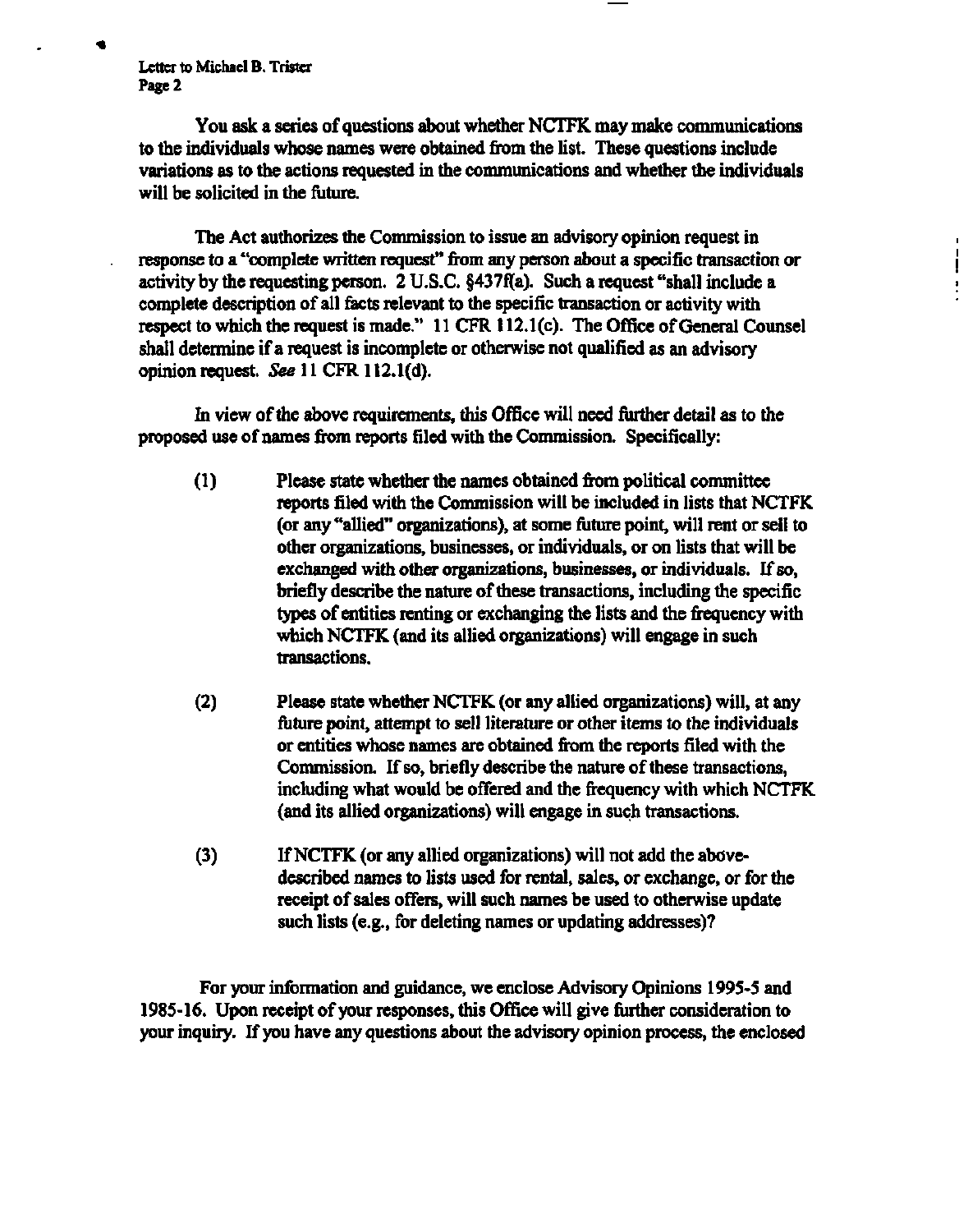**Letter to Michael B. Trister Page 3** 

 $\rightarrow$ 

 $\bullet$ 

**opinions, or this letter, please contact Jonathan Levin, a senior attorney in this Office, at 202-694-1542.** 

**Sincerely,** 

*^05&~AS^ Ls/fiV.* 

**Rosemary** C. Snyth **Acting Associate General Counsel** 

**Enclosure** 

**Advisory Opinions 1995-5 and 1985-16** 

 $\overline{1}$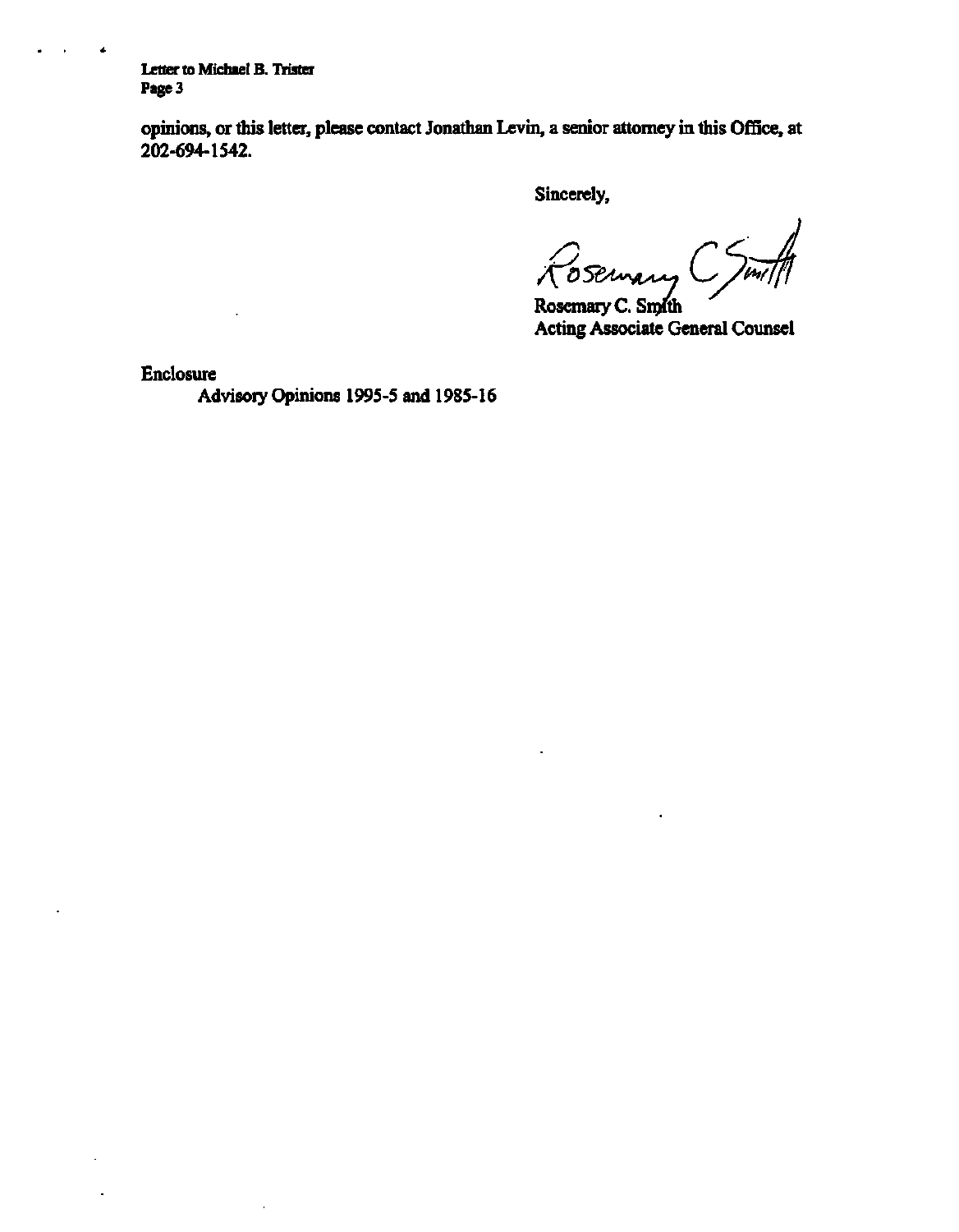**LAW OFFICES LICHTMAN , TRISTE R & Ross, PLLC 166 6 CONNECTICUT AVENUE. N.W.. SUITE SOO WASHINGTON, D.C. 8000 9 ELLIOTT C. LICHTMAN PHONE: (EOS) 32B-I66 6** 

**LAURA A.POSSESSKY\* RICHARD L. THOMAS\* JOSEPH J. KRANYAK"** 

**MICHAEL B. TRISTER GAIL E. ROSS ELEANOR NACE \* B. HOLLY SCHADLER** 

**AALSO ADMITTED IN MD "ADMITTED IN TX ONLY** 

**August 5,2003** 

**Ms. Rosemary C. Smith Acting Associate General Counsel Federal Election Commission 999 E Street, NW Washington, D.C. 20463** 



## **Re: National Center for Tobacco Free Kids**

**Dear Ms. Smith:** 

**I am writing in response to your letter dated July 10,2003 regarding the Advisory Opinion Request submitted on behalf of the above-referenced organization. .;. r • u** 

 $\mathcal{L}(\mathcal{L}^{\mathcal{L}})$  , and the set of the set of the set of the set of the set of the set of the set of the set of the set of the set of the set of the set of the set of the set of the set of the set of the set of the s

**At the outset, there is a significant error in your description of the activities proposed to be • undertaken by NCTFK. The next to last sentence on page 1 of your letter states: "The vast majority of**the persons on 'these general lists' will be those first identified through Commission reports." This is **incorrect. As set forth on page 3 of the AOR, the persons responding to the direct mail communications whose names are obtained from FEC records will constitute only a very small proportion of the individuals on the general list maintained by the organization: "The vast majority of individuals on these general lists will not be individuals who were first identified through the FEC reports." (Emphasis added.) The general list referred to in the AOR currently includes more than 250,000 names, none of whom were initially identified from FEC records. Based on typical response rates to direct mail communications, NCTFK does not expect to add more than 1000 names to this list through its mailings to individuals identified from FEC reports, and this number could turn out to be far smaller.** 

**With respect to the specific questions raised in your letter, the organization's responses are as follows:** 

**1. NCTFK does not currently sell, lease or exchange names from its general list to or withother organizations, businesses; or individuals. If this practice should change in the future, the organization will ensure that no names initially obtained from FEC records will be sold, leased or exchanged unless the name has also been added to the list independently of the direct mail communications to donors in the FEC lists.**